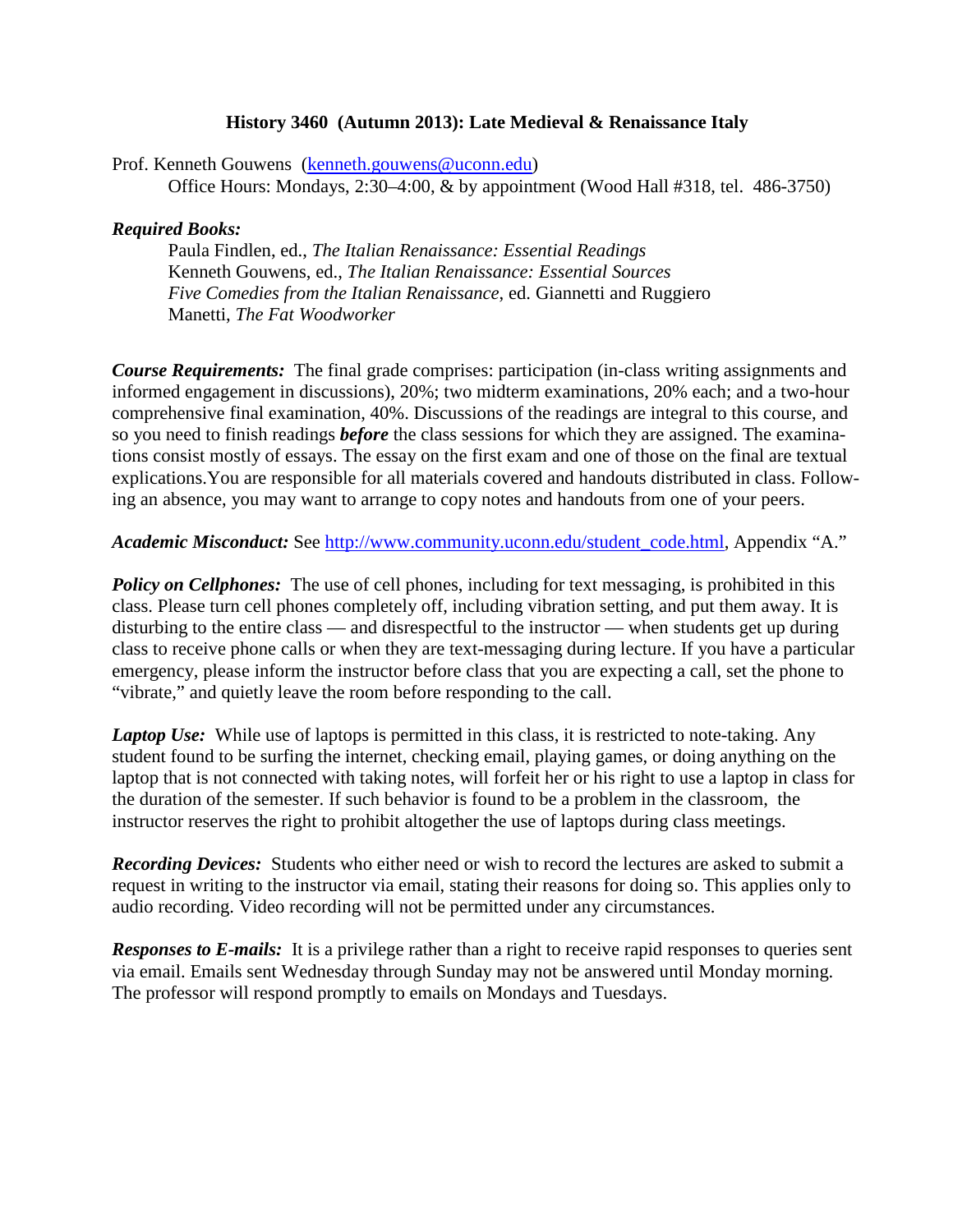## *Schedule of Classes*

| Date                    | <b>Subject</b> |                                                              | <b>Readings</b>                                                                                  |
|-------------------------|----------------|--------------------------------------------------------------|--------------------------------------------------------------------------------------------------|
| Aug. $26 \, (\text{M})$ |                | Introduction                                                 |                                                                                                  |
|                         |                | Aug. 28 (W) Dante, Giotto, & Italy ca. 1300                  | Gouwens, $1-23$                                                                                  |
|                         |                | Sep. 2 (M) Labor Day — no class meeting                      |                                                                                                  |
|                         |                | Sep. 4 (W) Petrarch & Humanism                               | Findlen, 3-7, 219-36; Gouwens, 24-38                                                             |
|                         |                | Sep. 9 (M) Florentine Politics to 1434                       | Findlen, 7–16, 43–63; Gouwens, 43–47                                                             |
| Sep. 11 $(W)$           |                | Florence under the Medici                                    | Findlen, 64–90, 299–316; Gouwens, 94–95                                                          |
| Sep. 16 $(M)$           |                | State Dynamics in 15th Cent.                                 | Findlen, $16-26$ ; Gouwens, $51-70$                                                              |
|                         |                | Sep. 18 (W) Quattrocento Art & its Significance ------------ |                                                                                                  |
| Sep. 23 $(M)$           |                | <b>Encountering Ancient Texts</b>                            | Findlen, 215–18, 237–72                                                                          |
| Sep. $25$ (W)           |                | Savonarola, Florence, & Invasion                             | Findlen, 26-33                                                                                   |
| Sep. 30 $(M)$           |                | Merchants, Artists, Urban Values                             | Gouwens, 96-107; Manetti                                                                         |
| Oct. 2 $(W)$            |                | <b>Religion and Morality</b>                                 | Findlen, 124-66                                                                                  |
| Oct. $7 \text{ (M)}$    |                | The Role of the Family                                       | Findlen, 93–123; Gouwens, 108–25                                                                 |
| Oct. $9(W)$             |                | <b>First Examination</b>                                     |                                                                                                  |
|                         |                | Oct. 14 (M) Gender Roles $&$ Expectations                    | Findlen, 192–211; Gouwens, 137–49                                                                |
| Oct. 16 $(W)$           |                | Women as Wives & Mothers                                     | Findlen, 169–91; Gouwens, 150–69                                                                 |
| Oct. 21 $(M)$           |                | Women as Humanists                                           | Findlen, 273–91; Gouwens, 197–205                                                                |
| Oct. 23 $(W)$           |                | Philology as Tool & Weapon                                   | Gouwens, 173–86                                                                                  |
| Oct. 28 (M)             |                | Neoplatonism & Harmony                                       | Gouwens, 187-96                                                                                  |
| Oct. 30 $(W)$           |                | Society & Values on the Stage                                | Dovizi, "The Comedy of Calandro";<br>Machiavelli, "The Mandrake Root"<br>(both in Five Comedies) |